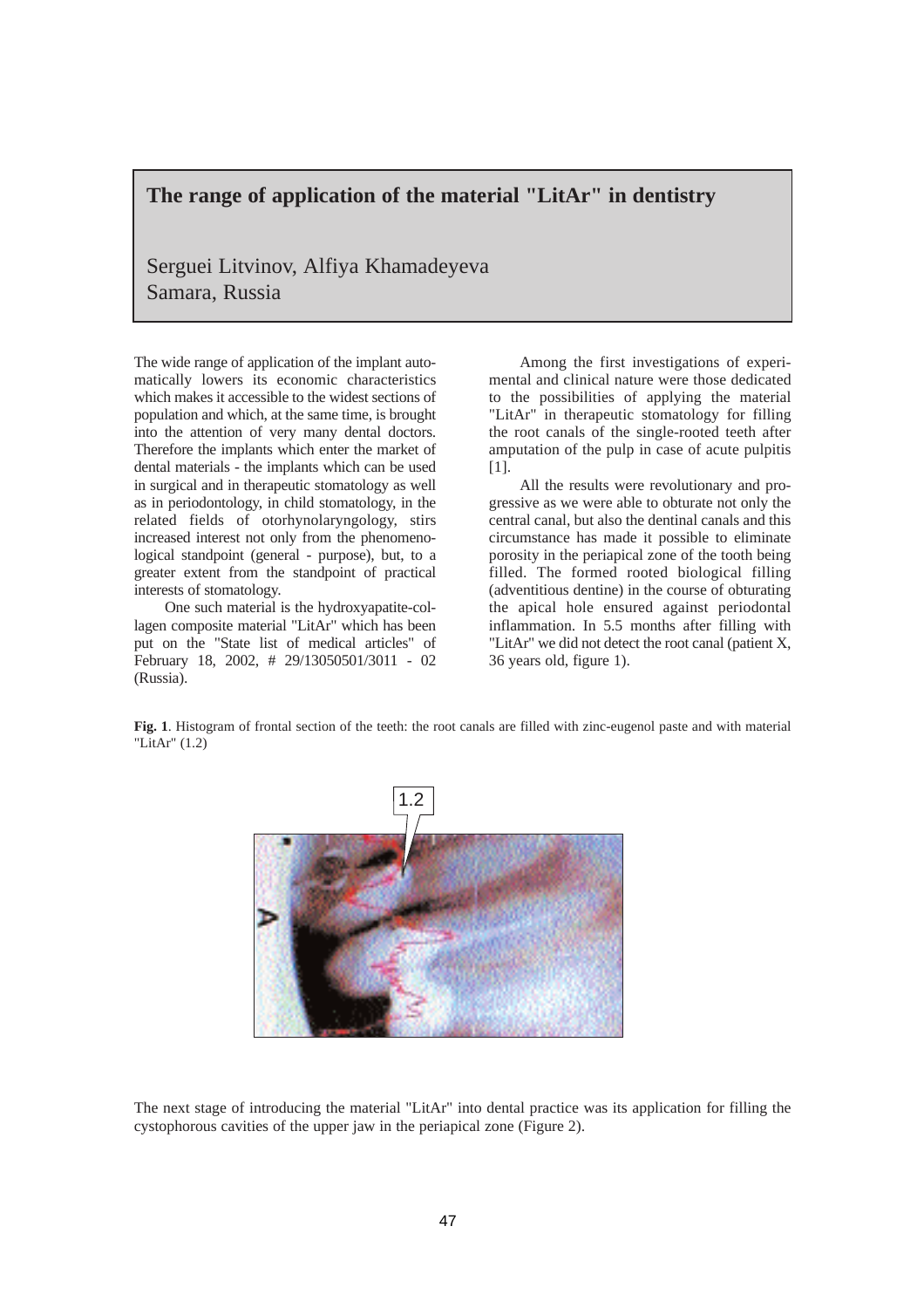## **OHDMBSC - 2002 -2**



**Fig. 2.** Visiograms of jaw fragment after filling the cystophorous cavity with "LitAr" material: a - before, b - the 1st day, c - the 40th day, d - the 90th day postoperative.

The biotransformation of the material was checked by high-informing and independent noninvasive methods: by visiography and scintigraphy. All obtained results showed forming the bone tissue developed under the condition of total disappearance of the material. This fact created the effect of irreversible disintegration in the defective zone to be regenerated. Nevertheless we detected thickening by palpation on the 30th day. There was little difference by the 90<sup>th</sup> day from the native bone tissue density (according to the visiography data). In Figure 3 we see the graph of the optical density alteration and of accumulation of "Technephor" in the form of  $Tc^{99m}$  in the cyst zone for 3 months [2].

**Fig. 3.** Curves of visiography (row 2) and scintigraphy (row 1) checking the biotransformation of the material "LitAr" in the zone of cyst of the upper jaw

(horizontal - observation time, 1 division = 10 days; vertical - relative accumulation of  $Tc^{99m}$  (%) or X-ray density, H).